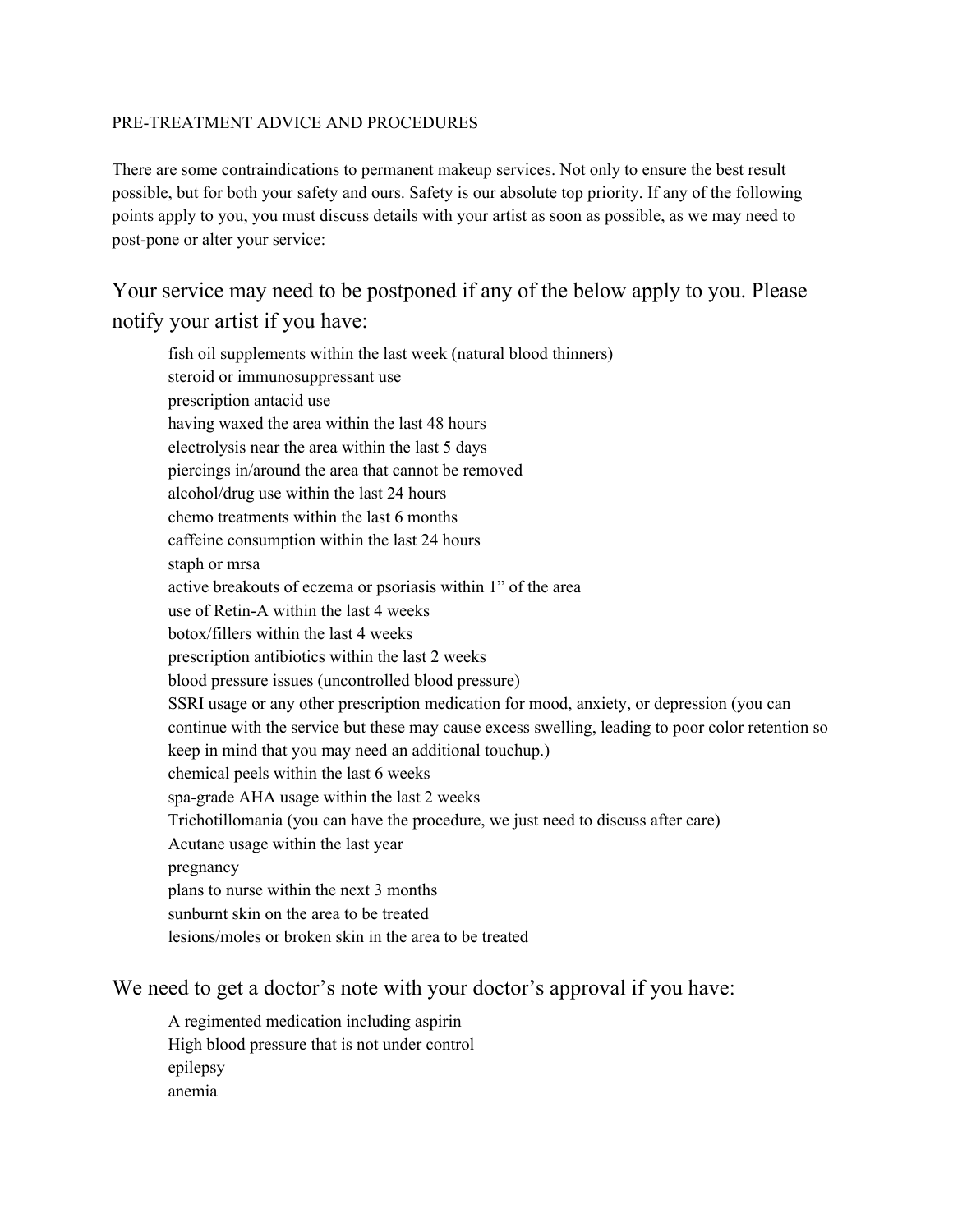Diabetes, that is not under control artificial heart valves heart problems blood problems liver disease hemophilia

## Rethink performing this service:

Specific allergies (please make us aware of any prior to coming in) HIV/AIDS lupus intense scarring on the area history of keloid scarring any type of immunodeficiency hepatitis

- If unwanted hair is normally removed in the area to be treated, i.e.; tweezing or waxing, the hair removal should be done at least 24 hours prior to your procedure. Electrolysis should not be done within five days of the procedure. Do not resume any method of hair removal for a week after the procedure.
- If you are very particular, please wear your normal make-up to the procedure. If you are having lips or eyebrows done, please bring your favorite pencils.
- If eyelashes or eyebrows are normally dyed, do not have that procedure done within 48 hours of this procedure. Wait one week after the eyebrow or eyeliner procedure before dying lashes or brows. Lash extensions must be removed 48 hours prior to eyeliner procedure. Lash extensions can't be reapplied until 4 weeks post procedure.
- If you wear contact lenses and are having the eyeliner done, do not wear your lenses to your appointment and do not replace them until the day after the procedure. Please bring your glasses.
- Do not use aspirin or ibuprofen for 7 days prior to your procedure.
- If you have received any injectables or fillers such as Botox, Juvederm, Restylin please wait 4 weeks before receiving any permanent makeup.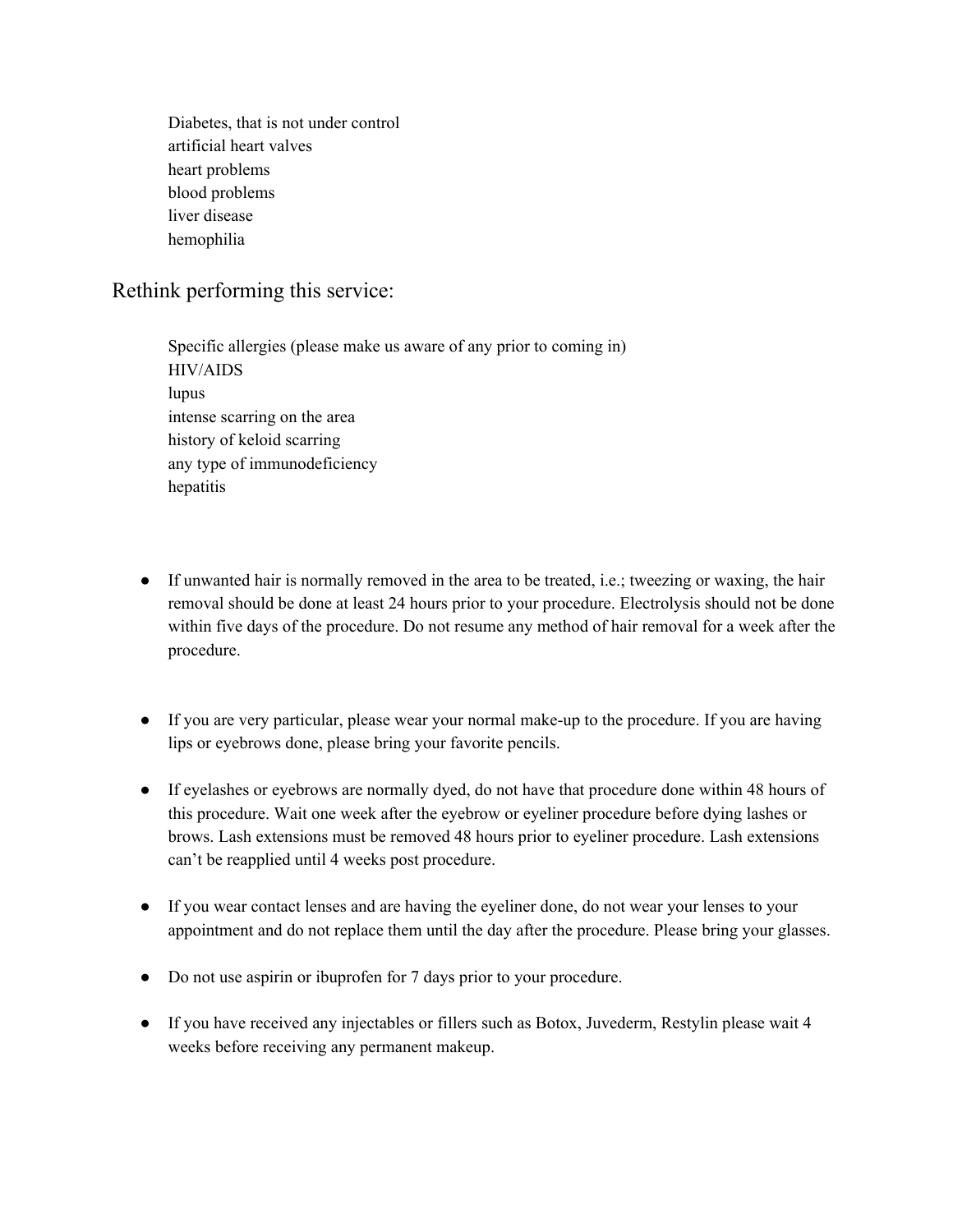● If you have received any deep chemical and/or mechanical peels, or if you have had laser/IPL treatments please wait a week before receiving any permanent make up

#### APPROXIMATE HEALING SCHEDULE

LIPS

#### Day Effect

- 1. Swelling, tender, heavy, thick lipstick look reddish brick color effect.
- 2. Slight swelling, reddish, tender, slight metallic flavor.
- 3. Less swelling, thicker texture, sore, hot feeling before exfoliation. "Orange" color.
- 4. Exfoliation very chapped lips.
- 5. Very chapped but almost finished with  $1<sup>st</sup>$  chapping stage.
- 6. See soft, rich color.
- 7. Lip color disappears - "frosty" stage begins  $(2<sup>d</sup>$  chapping stage), a whitish, grayish haze on lips.
- 14. Color "blooms" from within more and more each day until day 21

(Three weeks after procedure)

21. The healing is completed --- the color you see is the color you have. However, lips

remain a bit dry for a month or two. Use a good lip balm and they will return to normal but with color!

## EYELINER

Day Effect

1. Swollen, like you've been crying, heavier eye makeup look.

2. Swollen, usually for a few hours after waking up, still heavy eye makeup look.

3. Less swollen --- tight --- pigment begins to lift away from skin.

4. Pinching --- some itching is normal --- skin will begin to flake. DO NOT pick at it.

5. Blinking movement of the eye usually removes all pigment by this day. Color is somewhat grayish -- will take a few more days to clarify to full color.

#### EYEBROWS Day Effect

1. Bolder color, darker than when healed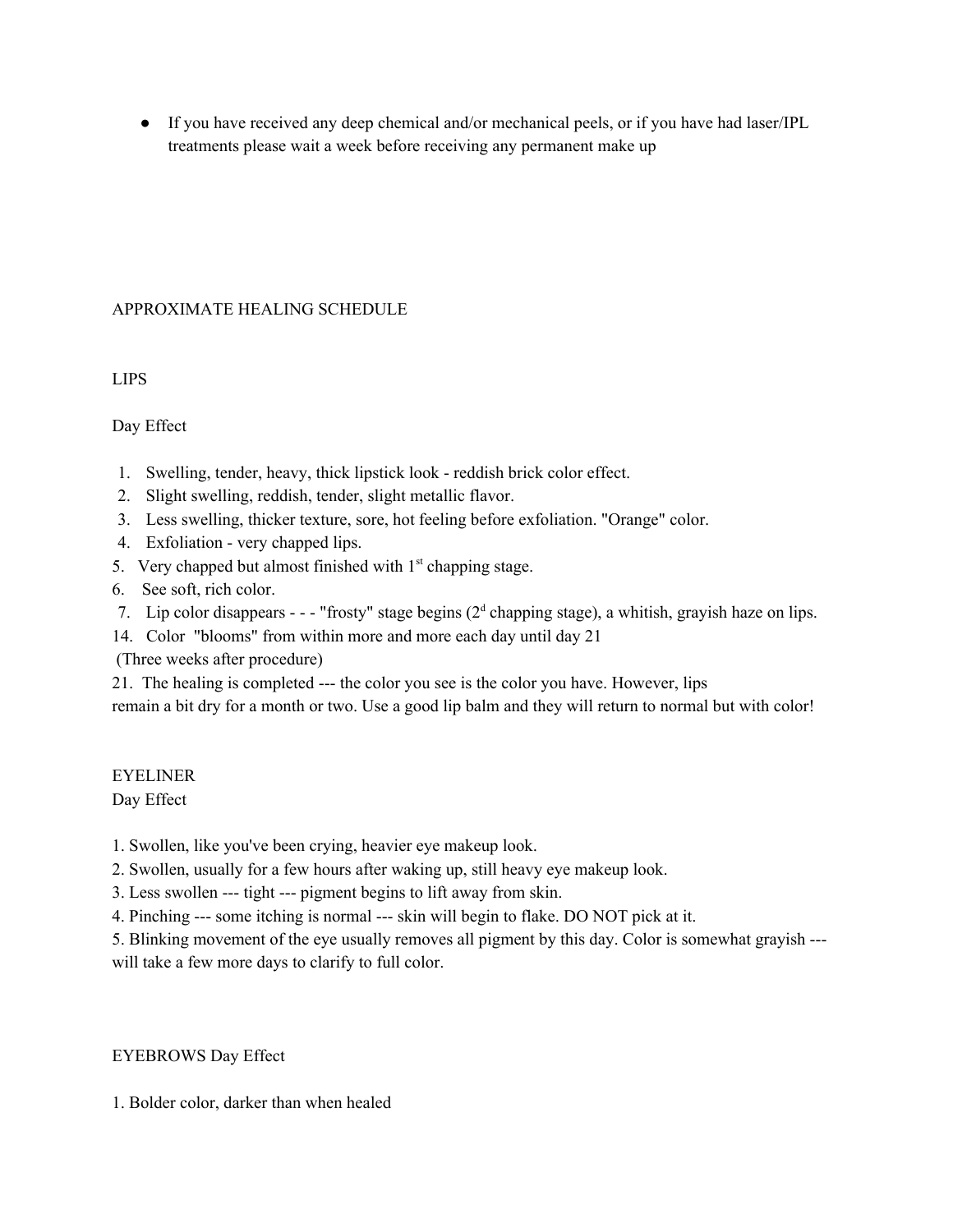#### 2. Same

- 3. Starting to itch, brows look a bit thicker in texture.
- 4. Flaky skin peels from outside edges first.
- 5. Color finishes flaking of softer, grayer effect for a few days until color clarifies.

Healing of the eyebrows will be slightly different from person to person. Often it is longer then the above-mentioned timeline. At first the eyebrows will appear darker than you would want it. They will look bold and thick. It will start peeling within the first week. The flakes will shed off at random and it will appear that you have lost the color in the areas where it has flaked off first. The eyebrows then go through a "frosting stage" in which it will appear again as though you have lost all the color while the new skin cells are growing. At about the end of the second and beginning of the third week the color will reappear. If you have followed good aftercare you should have lost no more than 30% of the color. This is when you come in between  $4 - 8$  weeks to do your touch up so we may fill in the color lost.

NOTE: Your skin has a lot to do with the healed results. If your skin is sun damaged,

(even from tanning beds) thick and uneven in texture, scared, excessively dry or oily the result cannot be exactly the same for each person. Scars on lips from fever blisters cause pigment removal, medications, smoking, metabolism, lifestyle, facial surgery, and age of skin, all contribute to fading. However, boosts are needed to ensure the best result and to keep your permanent cosmetics looking the best.

# Post Procedure Instructions

## CLIENT COPY

Following Cosmetic Tattoo Procedure:

- Brows: On day 1, blot your eyebrows with a clean moist tissue or paper towel every 2-3 hours.
- When you leave your appointment, you'll have on a very thick layer of Aquaphor.
- On day two and for the next 5 days, you'll wash very gently with a gentle, unscented soap (Dial unscented hand soap or baby soap works just fine), pat dry with a clean paper towel, and apply a very thin layer of Aquaphor, TWICE A DAY. As far as how much is too much: the size of one grain of rice is enough to coat both brows. During these 5 days, avoid the following: touching/picking/itching, skincare or makeup within 1" of the brows, steam, excessive sweating, tanning beds/booths. Expect your brows to darken on days 3-4, then begin to fade. This is normal, as is mild peeling/scabbing. In the event of peeling or scabbing, do not pick or scratch! After day 14, your brows will still be healing and may fade completely and "reappear" at any point up to the 6 week mark. At this point, you'll get your touch-up and repeat the same aftercare process. If you have any concerns, do not attempt to alter your own brows, please just reach out to me! In the long run, the following things will fade your brows prematurely: sun exposure without SPF,